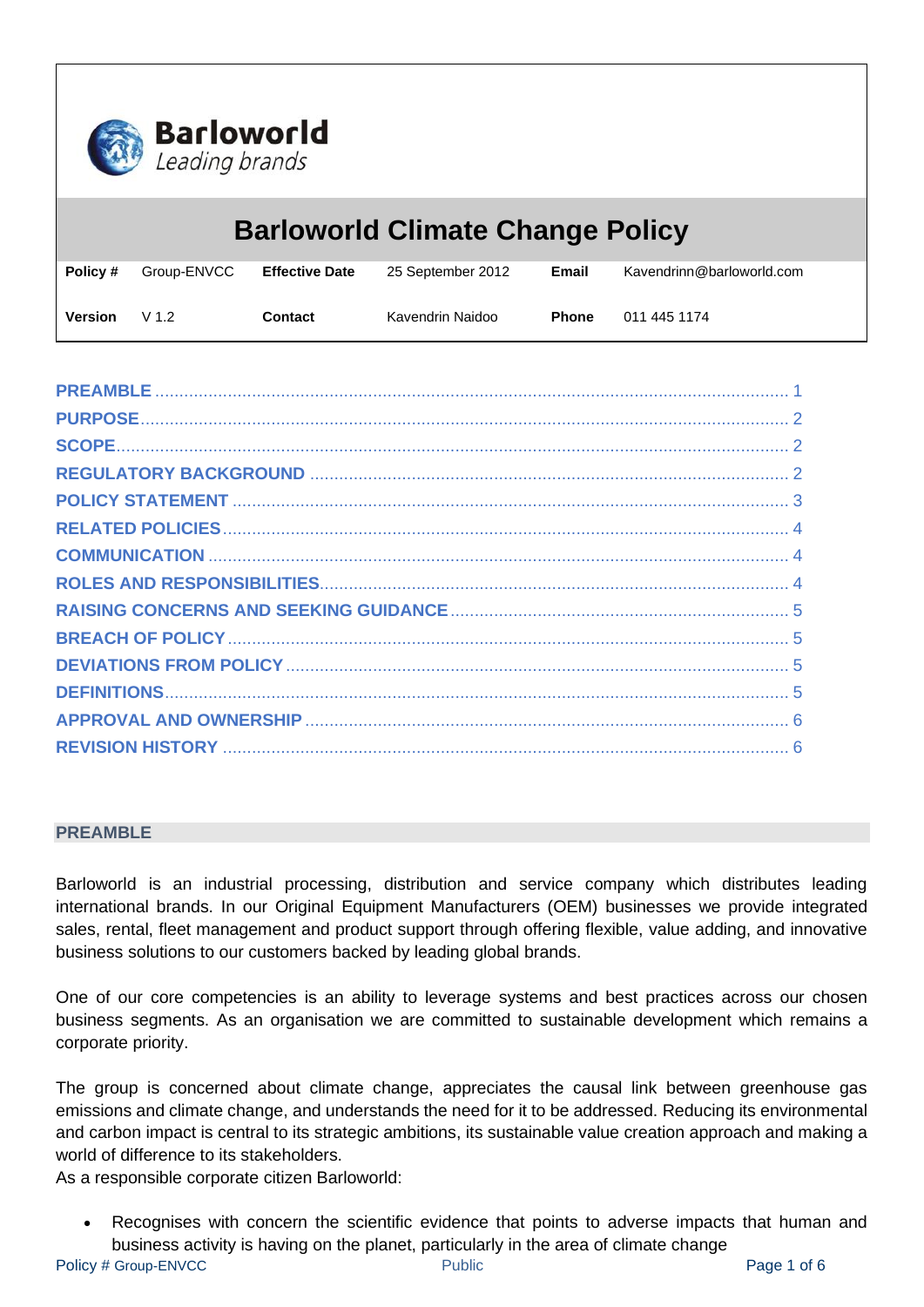- Recognises that climate change poses a serious threat to sustainability
- Recognises the importance of the United Nations Framework Convention on Climate Change and related protocols and agreements
- Acknowledges, it has a role to play in implementing measures that will contribute to the mitigation of these negative impacts
- Encourages all its stakeholders to consider positive steps they may take with regards to climate change and related impacts
- Participates in its value-chain to promote climate change awareness and appropriate responses
- Recognises that emission reduction practices provide opportunities for cost savings and support Shared Value creation
- Incorporates climate change and related considerations in its strategic framework, which is underpinned by sustainable development.
- Has clear accountability for climate change performance with the group's Board and Executive, as a part of good corporate governance

## <span id="page-1-0"></span>**PURPOSE**

As part of its business model, Barloworld strives to minimise the impacts of its operations on Natural Capital, including the use of fossil-fuels and the contribution to climate change. Climate change considerations form an integral part of daily business activities including risk management, strategic planning, capital expenditure, investments and operating procedures.

The objective of this policy is to highlight climate change considerations within the Barloworld operating context and to outline the minimum expectations across Barloworld to better understand, manage and limit its contribution to and impacts from climate change, including appropriate mitigation and adaptation responses within its direct operations, value chains and within the communities in which it operates.

## <span id="page-1-1"></span>**SCOPE**

The policy applies to all Barloworld employees, across all its operations and territories.

## <span id="page-1-2"></span>**REGULATORY BACKGROUND**

Across the various jurisdictions where Barloworld operates environmental regulations, including those addressing emissions and air pollutants, are in place that serve to govern and regulate activities that contribute towards climate change, and impact on the environment.

At a minimum, all Barloworld operations are expected to comply with their relevant local legislative framework and regulations, including those related to emissions and climate change.

Examples within the South African jurisdiction include; the National Environmental Management Act, Air Quality Act, the Climate Change Bill, Greenhouse Gas Emissions Reporting Regulations and the Carbon Tax Act.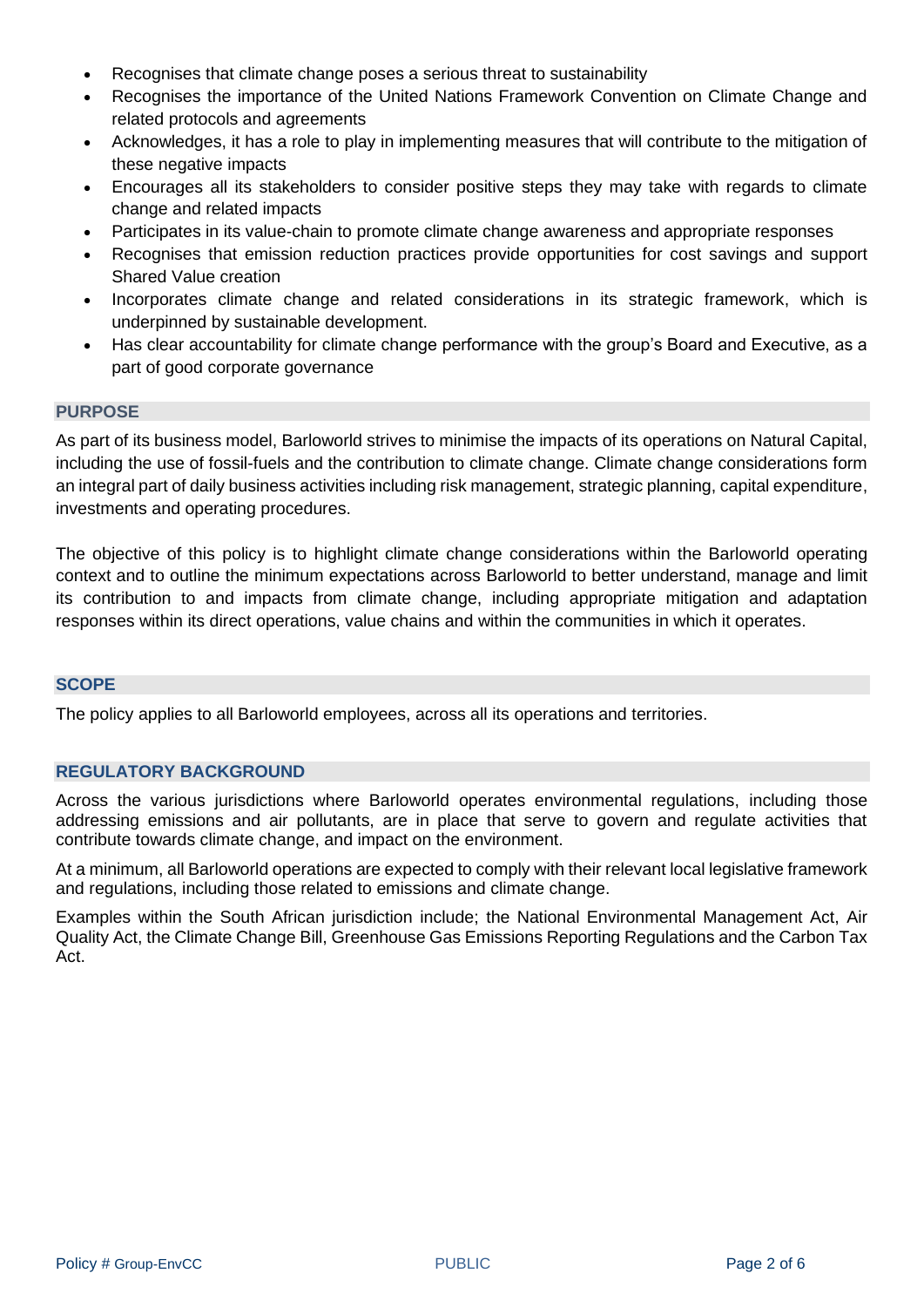<span id="page-2-0"></span>

| P1.            | <b>Commitment</b>                                                                                                                                                                                                                                                                                                                                                                                                                                                                                                                                                                                                                                                                                                                                                  |  |  |  |  |
|----------------|--------------------------------------------------------------------------------------------------------------------------------------------------------------------------------------------------------------------------------------------------------------------------------------------------------------------------------------------------------------------------------------------------------------------------------------------------------------------------------------------------------------------------------------------------------------------------------------------------------------------------------------------------------------------------------------------------------------------------------------------------------------------|--|--|--|--|
|                | Climate change aspects are an integral part of management in the company and are recognised as                                                                                                                                                                                                                                                                                                                                                                                                                                                                                                                                                                                                                                                                     |  |  |  |  |
|                | one of its corporate priorities.                                                                                                                                                                                                                                                                                                                                                                                                                                                                                                                                                                                                                                                                                                                                   |  |  |  |  |
|                | Barloworld appreciates its role in addressing climate change and throughout all its operations the<br>group is committed to:                                                                                                                                                                                                                                                                                                                                                                                                                                                                                                                                                                                                                                       |  |  |  |  |
|                | Addressing its activities that contribute to climate change<br>$\bullet$<br>Monitoring its greenhouse gas emissions<br>$\bullet$                                                                                                                                                                                                                                                                                                                                                                                                                                                                                                                                                                                                                                   |  |  |  |  |
|                | Monitoring its consumption of non-renewable energy and fossil fuels<br>$\bullet$<br>Monitoring its waste and disposal methods<br>$\bullet$                                                                                                                                                                                                                                                                                                                                                                                                                                                                                                                                                                                                                         |  |  |  |  |
|                | Extending its Shared Value principles to support initiatives that are aimed at minimising its<br>$\bullet$<br>negative contribution to climate change.                                                                                                                                                                                                                                                                                                                                                                                                                                                                                                                                                                                                             |  |  |  |  |
|                | In all its divisions, Barloworld will publish divisional Climate Change Policies appropriate to the<br>business of each division, subordinate to this company policy, which will, inter alia:                                                                                                                                                                                                                                                                                                                                                                                                                                                                                                                                                                      |  |  |  |  |
|                | Establish clear accountability for climate change performance with divisional Executives and<br>٠<br>top management, as a part of good corporate governance                                                                                                                                                                                                                                                                                                                                                                                                                                                                                                                                                                                                        |  |  |  |  |
|                | Require compliance with relevant environmental laws, other standards and codes of practice<br>$\bullet$<br>to which the company subscribes                                                                                                                                                                                                                                                                                                                                                                                                                                                                                                                                                                                                                         |  |  |  |  |
|                | Where practicable, ensure optimisation of resource utilisation, with specific focus on non-<br>renewable resources and fossil fuels, and minimise greenhouse gas emissions and waste                                                                                                                                                                                                                                                                                                                                                                                                                                                                                                                                                                               |  |  |  |  |
|                | Ensure that climate change considerations form part of the company's overall risk<br>$\bullet$<br>management processes                                                                                                                                                                                                                                                                                                                                                                                                                                                                                                                                                                                                                                             |  |  |  |  |
|                | Ensure environmental considerations, including climate change impacts are incorporated<br>$\bullet$<br>into its facilities and maintenance cycles, its strategic plans as well as expansion projects<br>and acquisitions                                                                                                                                                                                                                                                                                                                                                                                                                                                                                                                                           |  |  |  |  |
|                | Promote climate change awareness within company operations<br>$\bullet$                                                                                                                                                                                                                                                                                                                                                                                                                                                                                                                                                                                                                                                                                            |  |  |  |  |
|                | Require the maintenance of open dialogue with stakeholders, including customers and<br>$\bullet$<br>suppliers to promote climate change mitigation                                                                                                                                                                                                                                                                                                                                                                                                                                                                                                                                                                                                                 |  |  |  |  |
|                | Develop contingency procedures to deal with unscheduled occurrences and community<br>concerns.                                                                                                                                                                                                                                                                                                                                                                                                                                                                                                                                                                                                                                                                     |  |  |  |  |
|                | Barloworld will continue to assess its physical, regulatory, reputational and financial risks<br>associated with climate change and, where practicable, adapt its operations, processes and<br>procedures accordingly. It will also pursue relevant identified opportunities where<br>practicable.                                                                                                                                                                                                                                                                                                                                                                                                                                                                 |  |  |  |  |
| P <sub>2</sub> | <b>Guiding Principles</b>                                                                                                                                                                                                                                                                                                                                                                                                                                                                                                                                                                                                                                                                                                                                          |  |  |  |  |
|                | Relevant climate change indicators are measured and monitored.<br>Each division is to<br>$\bullet$<br>continuously seek ways to better manage and reduce its contribution to climate change.<br>Barloworld appreciates the role and responsibilities it has to climate change mitigation and<br>$\bullet$<br>adaptation, and is cognisant of its responsibility for all its products and services, raw material<br>usage and disposal of waste products after use. Where practicable Barloworld will make<br>sustainable use of renewable resources and, wherever practicable, use renewable or recyclable<br>materials. In addition, the company will promote the efficient and optimal use of finite resources<br>and energy, thereby conserving such resources. |  |  |  |  |
|                |                                                                                                                                                                                                                                                                                                                                                                                                                                                                                                                                                                                                                                                                                                                                                                    |  |  |  |  |
|                | All operations shall comply with the following principles and initiatives:<br>$\bullet$                                                                                                                                                                                                                                                                                                                                                                                                                                                                                                                                                                                                                                                                            |  |  |  |  |
|                | Measurement and reporting of material environmental indicators including their carbon<br>$\circ$<br>footprint                                                                                                                                                                                                                                                                                                                                                                                                                                                                                                                                                                                                                                                      |  |  |  |  |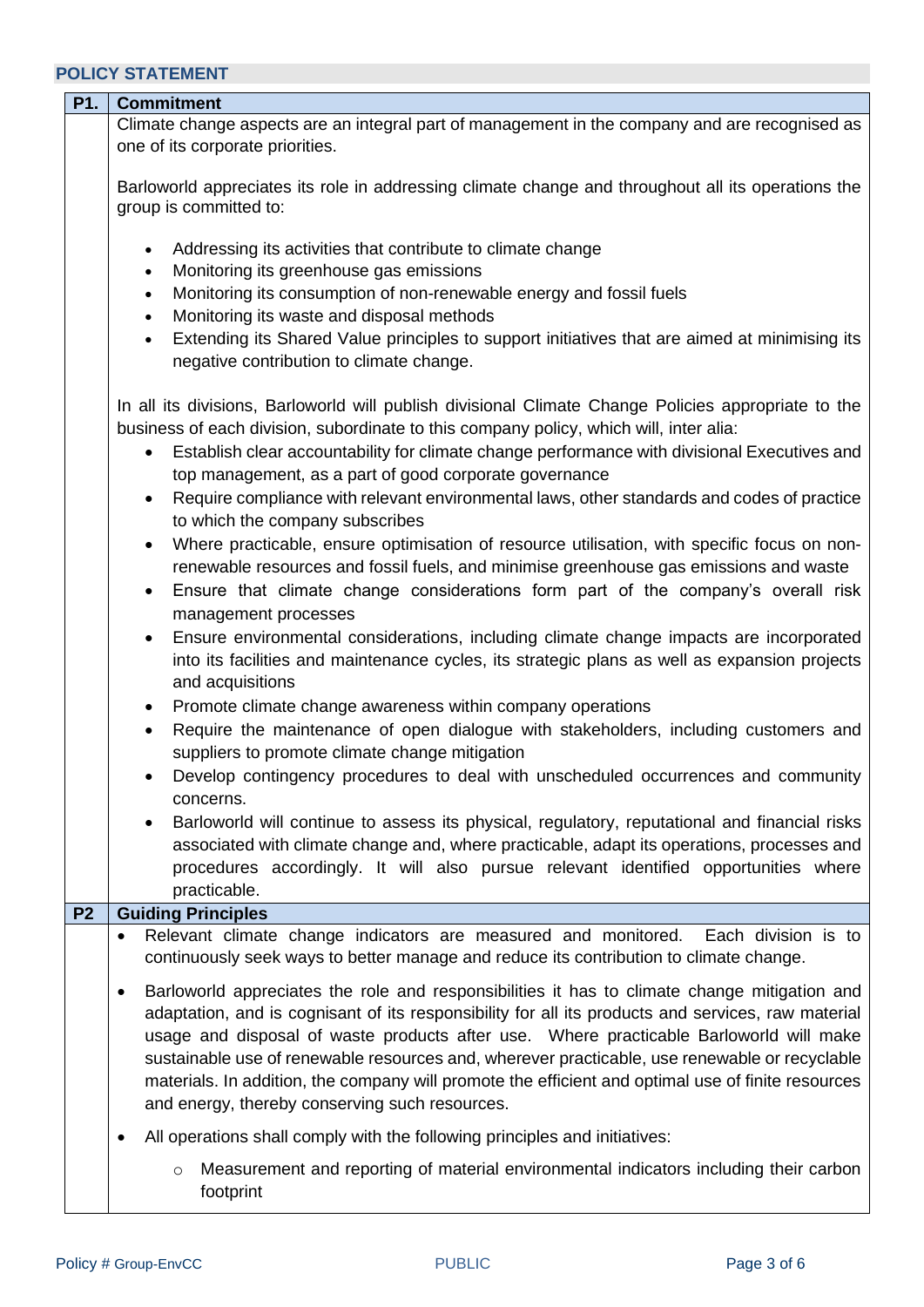| Appropriate targets are set and initiatives implemented once reliable baselines have<br>$\circ$<br>been achieved for applicable indicators                                                                                                       |  |  |  |
|--------------------------------------------------------------------------------------------------------------------------------------------------------------------------------------------------------------------------------------------------|--|--|--|
| Monitoring and reporting mechanisms track progress made against set targets<br>$\circ$                                                                                                                                                           |  |  |  |
| Aspirational efficiency improvement targets set for greenhouse gas emissions and non-<br>O<br>renewable energy consumption                                                                                                                       |  |  |  |
| Monitoring of global climate change trends, related impacts and risks<br>$\circ$                                                                                                                                                                 |  |  |  |
| Independent verification of reported material climate change data through internal and<br>O<br>external assurance                                                                                                                                |  |  |  |
| Minimise greenhouse gas emissions and offset where appropriate.<br>$\circ$                                                                                                                                                                       |  |  |  |
| Climate change assessments will form part of significant new projects and of the planning phase<br>$\bullet$<br>for modifications to existing operations.                                                                                        |  |  |  |
| All operations will be prepared for emergencies. Barloworld divisions will strive to appropriately<br>$\bullet$<br>communicate with those affected by conditions caused by the company that endangers the<br>environment through climate change. |  |  |  |
|                                                                                                                                                                                                                                                  |  |  |  |

## <span id="page-3-0"></span>**RELATED POLICIES**

All operations within the Barloworld Group are expected to uphold the principles contained within this policy which is to be read in conjunction with the policies as detailed below:

| <b>Policy name</b>                                   | <b>Purpose</b>                                                                                                                        |  |  |
|------------------------------------------------------|---------------------------------------------------------------------------------------------------------------------------------------|--|--|
| Barloworld Worldwide Code of                         | To set out the Barloworld Values expected to be upheld by all                                                                         |  |  |
| Conduct                                              | Barloworld employees                                                                                                                  |  |  |
| <b>Barloworld Environmental</b>                      | To set out the minimum required standards for Environmental aspects                                                                   |  |  |
| Policy                                               | within the Barloworld operating context                                                                                               |  |  |
| <b>Barloworld Energy Efficiency</b>                  | To set out the minimum required standards for Energy related aspects                                                                  |  |  |
| Policy                                               | within the Barloworld operating context                                                                                               |  |  |
| Barloworld Water Use and<br><b>Management Policy</b> | To set out the minimum required standards for Water use,<br>management and related aspects within the Barloworld operating<br>context |  |  |
| Barloworld Waste Management                          | To set out the minimum required standards for Waste management and                                                                    |  |  |
| Policy                                               | related aspects within the Barloworld operating context                                                                               |  |  |

#### <span id="page-3-1"></span>**COMMUNICATION**

<span id="page-3-2"></span>This policy should be communicated to all Barloworld employees, across all its operations and regions.

#### **ROLES AND RESPONSIBILITIES**

The Chief Executive Officer and Board of Directors in each division are the environmental champions and are responsible and accountable for climate change management.

Divisional Executive management have the responsibility to ensure compliance with this policy and at their discretion to define the processes, procedures and other mechanisms by which the policy is implemented.

Implemented processes ensure that the Barloworld Group Chief Executive Officer and Board of Directors remain fully informed about all pertinent environmental issues, including those relating to climate change.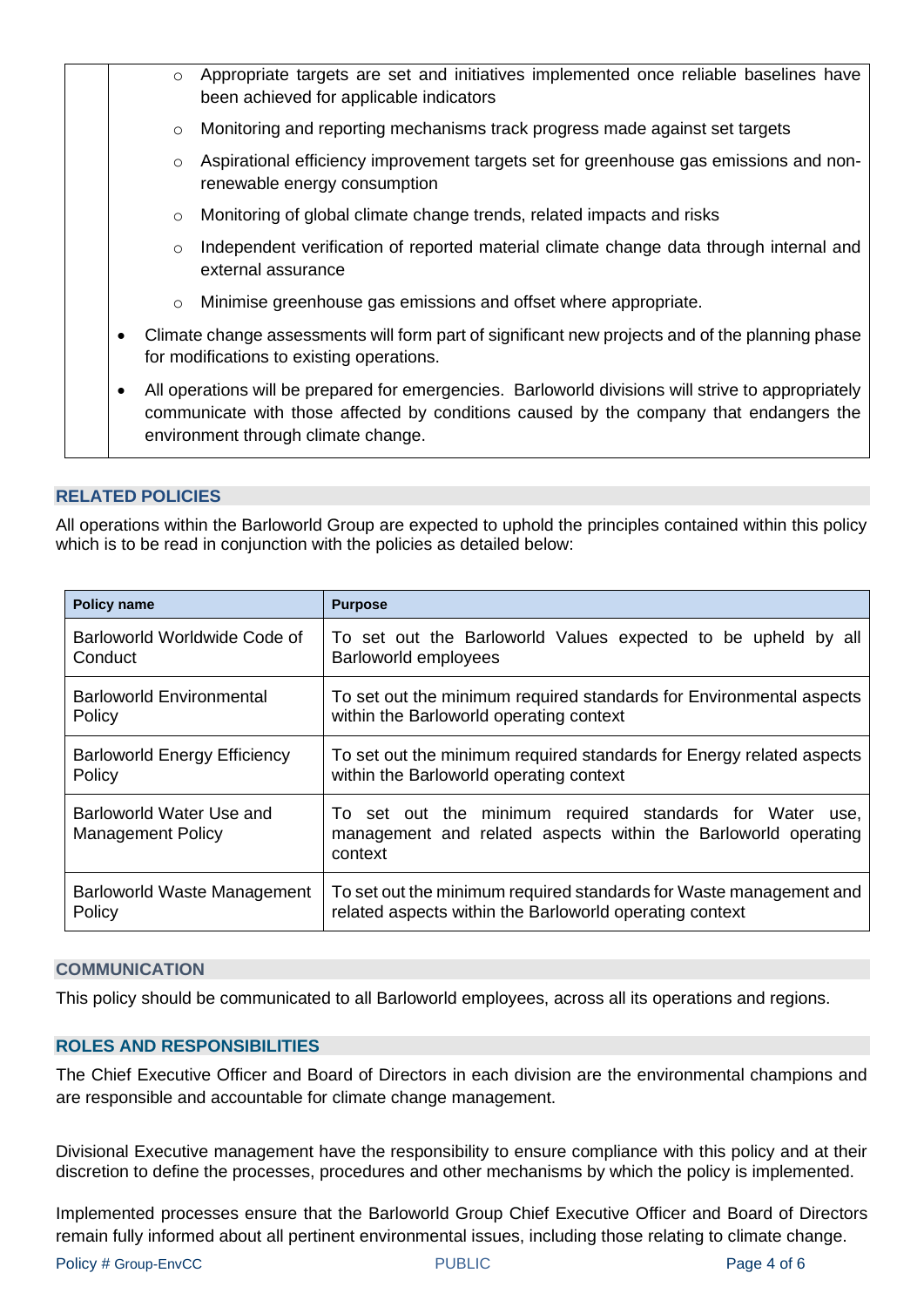#### <span id="page-4-0"></span>**RAISING CONCERNS AND SEEKING GUIDANCE**

If any person is seeking advice on aspects within this policy, they are encouraged to contact the Barloworld Group Sustainability Manager [\(sustainability@barloworld.com\)](mailto:sustainability@barloworld.com).

If any person becomes aware of a circumstance or action that violates or appears to violate this policy, they are encouraged to contact their manager, or alternatively the Barloworld Ethics Line at [www.tip-offs.com.](http://www.top-offs.com/)

The Barloworld Ethics Line is an independent and confidential system for reporting allegations of unethical behaviour, illegal actions, or actions that violate the Barloworld Worldwide Code of Conduct.

The Barloworld Global Whistleblowing Policy applies to the use of the Barloworld Ethics Line and it contains the contact details pertaining to each company, division, or business unit.

Barloworld is committed to ensuring that no employee suffers any occupational detriment as a result of reporting a genuine concern in good faith.

## <span id="page-4-1"></span>**BREACH OF POLICY**

Barloworld has established clear reporting structures in all divisions that culminate in compliance with relevant legislation and adherence to this policy. Material non-compliance will be reported to the respective divisional Executive Committee and other relevant divisional governance structure/s and thereafter to the group Executive Committee, and to the group Social, Ethics and Transformation Committee, a sub-committee to the Board of Directors.

It is the responsibility of Chief Executive Officer and Board of Directors in each division to comply with this policy and failure to do so by any employee could amount to disciplinary action and a material breach of the contract of employment.

#### <span id="page-4-2"></span>**DEVIATIONS FROM POLICY**

It is the responsibility of divisional Executive management to ensure that this policy is adopted and approved by an appropriate divisional Executive Committee.

Any deviations to this Barloworld group policy that amend the meaning or raise the minimum standard of the group policy requirements must be tabled, approved and recorded at an appropriate divisional Executive meeting, and thereafter tabled, approved and recorded at the Group Social, Ethics and Transformation Committee.

Language translations of Barloworld policies must be conducted or checked by a professional language translator to avoid translation errors that may change the meaning of the policy requirements.

#### <span id="page-4-3"></span>**DEFINITIONS**

|  | D1. | <b>Barloworld</b>                                                                                                                                                                        |
|--|-----|------------------------------------------------------------------------------------------------------------------------------------------------------------------------------------------|
|  |     | Barloworld means Barloworld Limited and its subsidiaries, divisions, and business units in all<br>countries in which it does business, or any individual subsidiary in its own capacity. |
|  |     | It does not include joint ventures, other than those where Barloworld exercises management<br>control, nor does it include investments where Barloworld owns less than 50%.              |